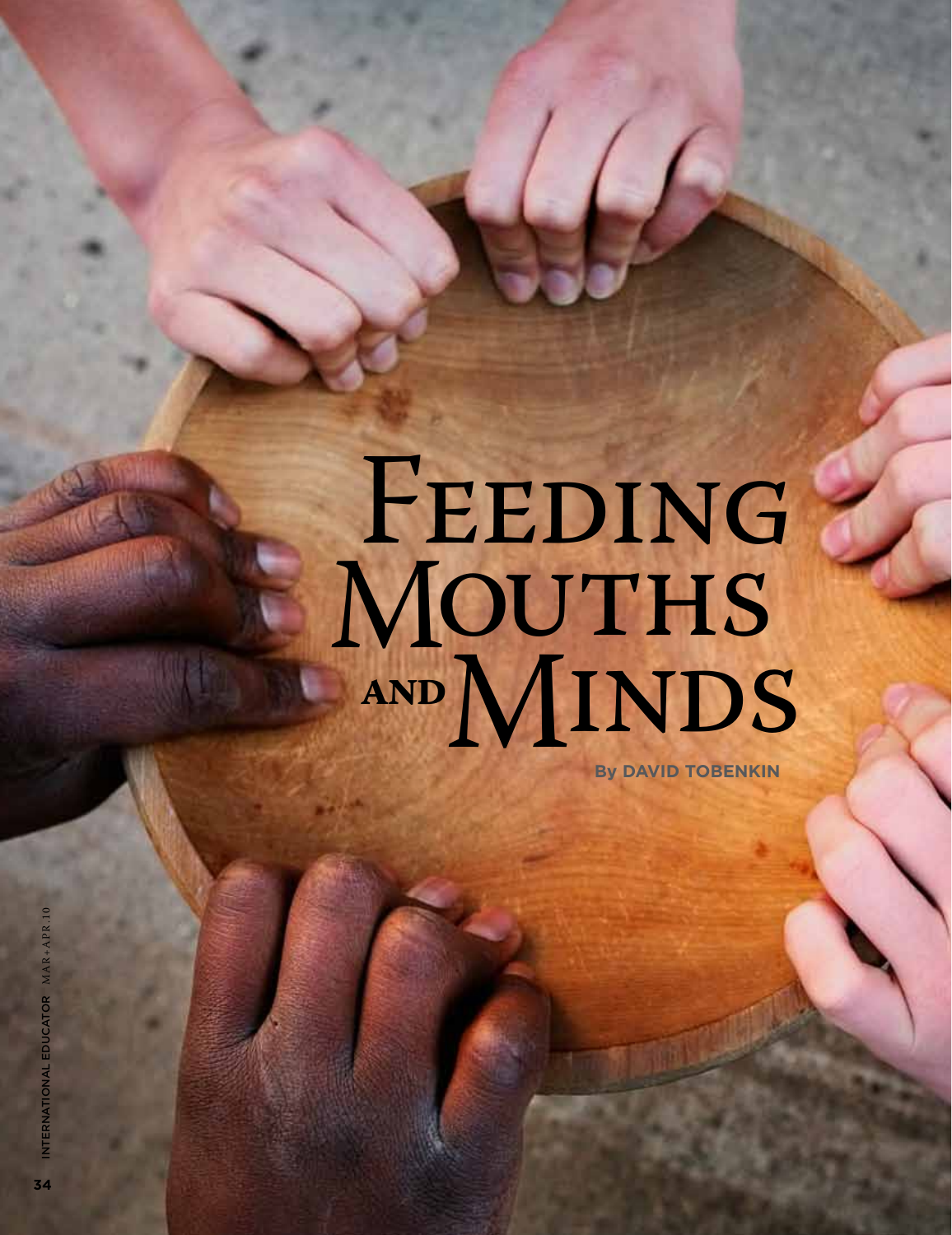# **Students and faculty at colleges and universities are battling one of the world's most challenging international development issues:**<br> **development issues:**<br>
on an antische students<br>
development issues:<br>
on an antische students<br>
dividents<br>
University<br>
University

on an antihunger march at Auburn University.

# **Growing up in the rural village of Kikoneni**

in the coastal region of Kenya, Esther Ngumbi felt the pangs of hunger. "I grew up in a community where the food was not always there. Sometimes the crops would fail. Sometimes we would have corn and beans and sometimes not that."

The experience led Ngumbi to become a PhD student specializing in entomology, the study of insects, at the College of Agriculture at Auburn, Alabama-based Auburn University. After graduation, she hopes to return to run her family's farm. "That's why I decided to go to agriculture school—I wanted to be a source of hope to those people."

But Ngumbi is not awaiting her return to Kenya to address the specter of hunger. At Auburn, she is a leader among a new generation of student activists who, with faculty and administrators at many universities, are attempting to focus university resources and efforts to confront the issue of global hunger, including hunger in the United States.

Such activities include increasing social activism to promote policies that fight hunger; academic efforts, including teaching, research, and outreach that examine the underlying causes of hunger and possible solutions; and international and domestic interaction with the poor to sensitize and directly address such issues. Hunger experts say that universities are natural venues for anti-hunger efforts given their multiple points of contact with the problem and possible solutions.

### **Academia Broadly Involved in World Hunger Issues**

"It's probable that every academic disciple is involved when you think of hunger and the reasons for it," says Carol McLaughlin, research director for global public health at the University of Pennsylvania's Center for High Impact Philanthropy, which counsels philanthropists on how to choose worthy causes to alleviate societal problems such as hunger. "For example, at the University of Pennsylvania, researchers in public health examine food issues in a manner related to health and nutrition, political economists study food security, the vet school looks at the various food industries and how to produce food while preserving the environment at the same time, and the law school examines land use and land rights issues related to food production. There are also political science issues such as migration and refugee issues, which are involved in many international hunger situations."

"There are many definitions of world hunger and many ways to go about doing one's part in a university," says Keith West, Jr., George G. Graham Professor of Infant and Child Nutrition at Johns Hopkins University whose

**EDITOR'S NOTE:** This article is the third in an occasional series on international development and international higher education. Each article focuses on one kind of international development work. The first article, "Fledging the Phoenix," on reconstruction efforts after natural disasters was published in the July/August 2009 issue; the second, "Developing K–12 Education," was published in the November/December 2009 issue.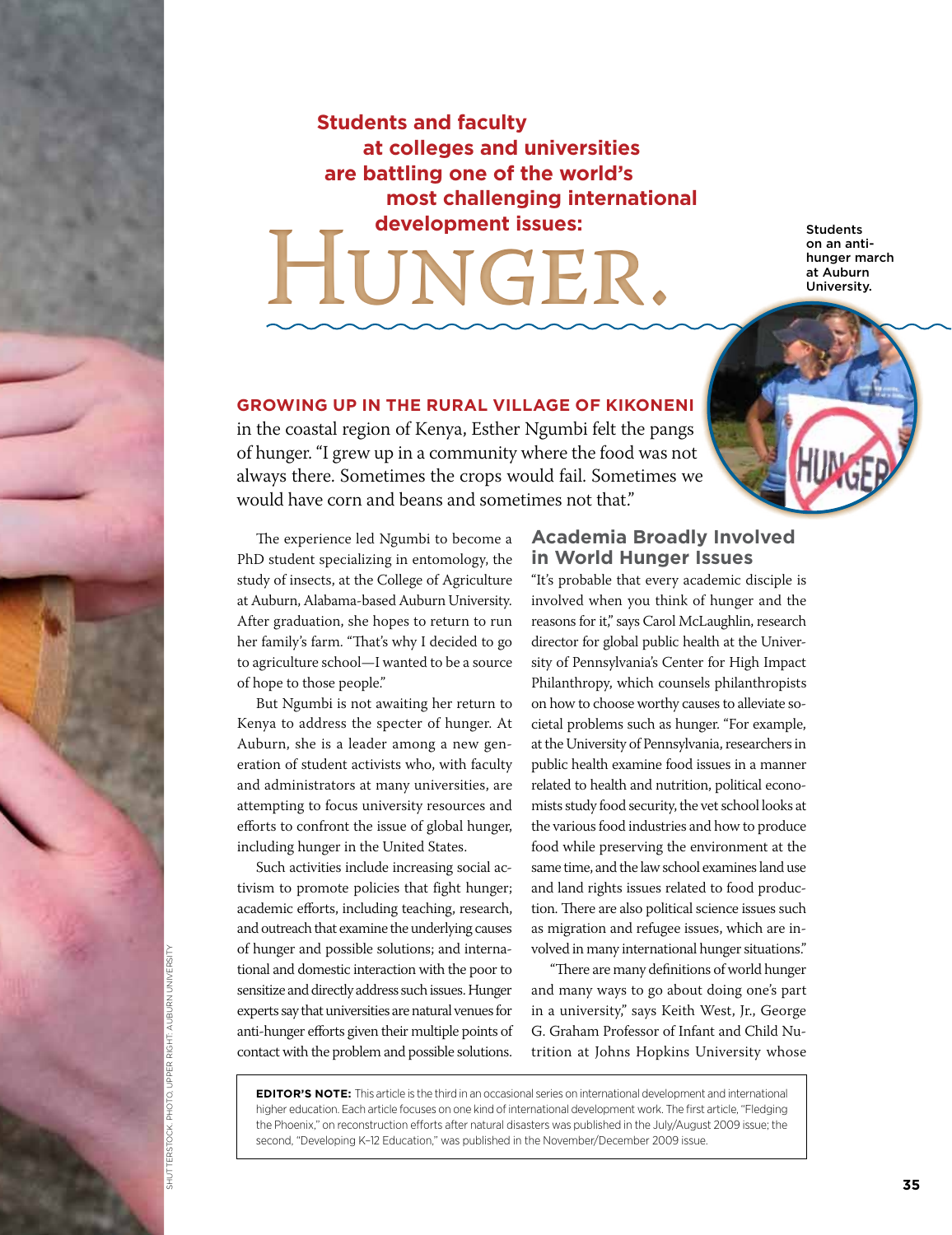research examines improving through nutritional means the health and survival of infants, children, adolescents, and women of reproductive age in underserved populations. "Hunger finds different forms of expression and consequence in different settings, so it's always important for universities to be precise in defining the context in which they deal with hunger. In terms of broad areas that we do well, what we are supposed to do is research cutting-edge issues to



University of Guelph students on "delivery day" during a meal exchange program in fall 2009.

map and prevent hunger, identify underlying causes, and develop and test ways to mitigate its causes. In addition, research and dissemination of its findings are critical to preventing hunger and malnutrition. Once evidence is strong enough, we should be involved in advocacy and guiding the implementation of the findings. That branches into the universities providing technical assistance to governmental and nongovernmental actors on the front line. It's also our job in public health nutrition to influence policies that can improve food security and nutritional well-being. Universities have a big role to play in teaching each new generation of professionals the mistakes of the past, how to learn from them, and pursuing through science and advocacy a world with improved food security and nutritional well being in the future."

### An International and Domestic Issue

Food security issues continue to be a profound challenge not only internationally but also domestically. According to statistics of the United Nations (UN) World Food Programme, more than 1.02 billion people in the world do not have enough to eat, including more than 400 million children. The U.S. Department of Agriculture reports that the recession in the United States has led to deterioration in U.S. food security, defined as continuous access to sufficient, safe, and nutritious food adequate to maintain a healthy and active lifestyle. In 2008, 14.6 percent of U.S. households lacked food security, up from 11.1 percent in 2007.

Despite universities' many roles in addressing the challenges, hunger experts say their efforts to date have in some ways added up to less than the sum of their parts. They say that when universities' multiple points of contact with the issue combine with the subject's complexities domestically and abroad and the further challenges of coordinating efforts among a wide range of governmental and nongovernmental organizations and groups on campuses, universities' energies and focus are often dissipated. This is compounded by the fact that many of the efforts tend to be student led, with all the issues of organization and continuity that entails. And anti-hunger efforts must compete for scarce resources with a multiplicity of other causes on campuses.

"Although the UN's first Millennium Development Goal is to cut in half the number of people who suffer from hunger by 2015, as compared to 1990, we unfortunately are seeing all kinds of things happening that are causing the incidence of hunger to go in the opposite direction," says June Henton, dean of the College of Human Sciences at Auburn University and an originator of Universities Fighting World Hunger (UFWH), an organization attempting to create a comprehensive academic initiative to facilitate intercollegiate efforts to combat the hunger problem. "Continued population growth, rising food costs, and the use of food for fuel have all contributed to the increase in world hunger in recent years. We can't just continue doing what we have always done. There is hunger research underway at universities but no collective action. Universities are typically focused on pursuing their own agendas and, especially when state funded, are careful with policy issues and tend to take a hands-off approach. Until Universities Fighting World Hunger, there had been no concerted effort to band together and work to fight hunger by means of both a grassroots student campaign and a long-term academic agenda." Fracent years. We can't just continue doing what we<br>have always done. There is hunger research underway<br>at universities but no collective action. Universities are<br>typically focused on pursuing their own agendas and,<br>espec

# Collaborating to Fight Hunger

Some colleges and universities are addressing such challenges by attempting to organize anti-hunger efforts both at their campuses and on an interuniver-

ator M AR+APR .10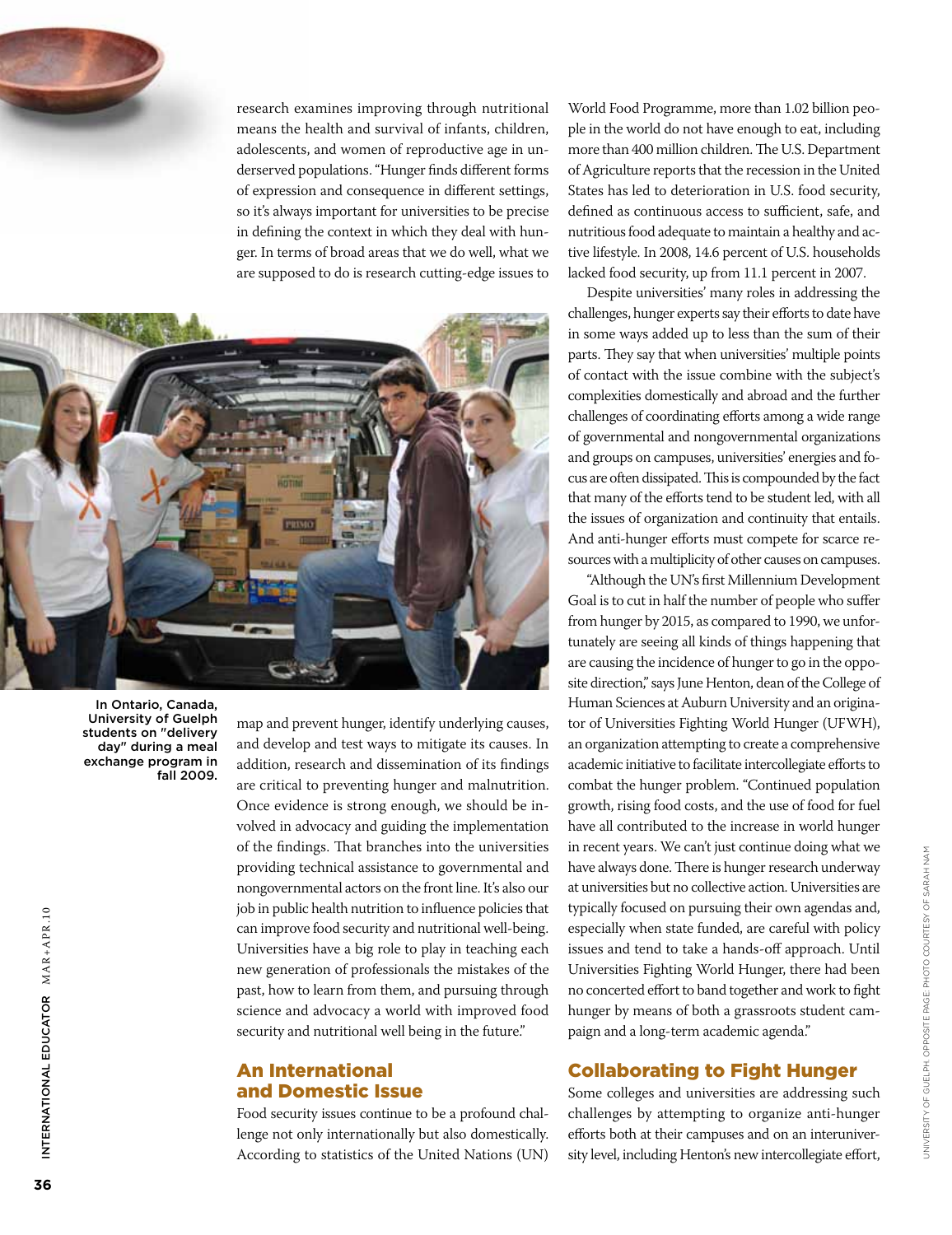According to statistics of the United Nations (UN) World Food Programme, more than 1.02 billion people in the world do not have enough to eat, including more than 400 million children.

UFWH, established as a partnership by Auburn and the Rome-based UN World Food Programme, a first for the UN system.

Auburn itself represents an example of what can be achieved when dedicated and persistent administration commits a high, sustained level of effort to combat global hunger. The university, from top administration down to students and faculty in individual colleges, has emphasized a coordinated and multifaceted approach to addressing the hunger issue. While coordination and continuity are weak in many university efforts, Auburn's program has stood the test of time, with the initiative still strong six years after university anti-hunger efforts started in 2004.

Auburn's grassroots hunger campaign is student driven, with a Committee of 19 that provides leadership for colleges and campus groups. Ngumbi, for example, is the College of Agriculture's representative to the Committee of 19 and also participated in the World Food Programme's School Feeding Programme in Kenya. The Committee of 19 was named after the average cost in cents to feed a school child per day in the developing world (inflation has subsequently increased the cost to 25 cents).

"We focus on hunger both domestically and internationally," says Emma Keller, a senior at Auburn and president of the Committee of 19 since May 2009. "Locally, we promote volunteering and donations to food pantries. We also raise money for the World Food Programme. We try, above all, to educate fellow students about the issue. No one is pro-hunger. They are just uneducated. Once you educate them, you empower them. Most people don't know it takes only 25 cents a day to feed a child at school. We have about 23 representatives from various groups, including every school and college and also from major student organizations, such as the Black Student Union and the Student Government Association. I would say hundreds of students are involved because each representative leads a subcommittee, and some of those subcommittees have up to 30 students. One good thing about this set-up is that it allows students to get as involved as they want."

Each student representative is backed by a faculty adviser who is tasked with participation in the program. Underlying that faculty participation is a firm stand by the university's top administration that the hunger issue is an Auburn University issue and that the university should take a lead role in addressing it.

"The leadership we've had has been very important," Keller says. "Dr. Giles [Harriet Giles, director of external relations at Auburn's College of Human Sciences] and Dr. June Henton are the visionaries. Without faculty support, it is hard to get things done. Most students

Harvard student Sarah Nam (center, top) participated in a malnutrition treatment program in Rukungiri, Uganda. She is pictured here with fellow students, a village elder, a doctor, other participants, and with several children who were treated.



37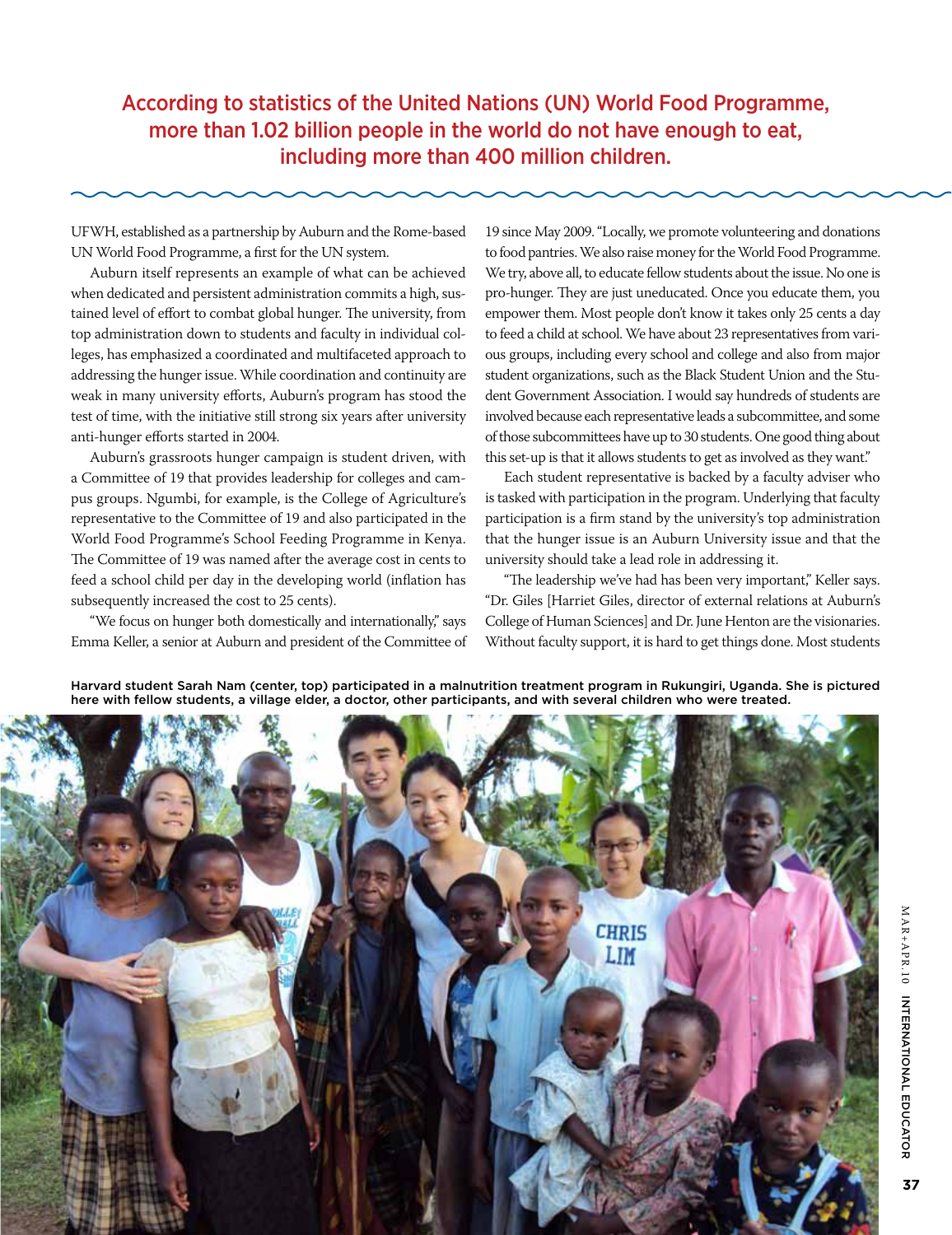

are only there for four years and they get very busy with their majors, so the faculty is the permanent structure. In our efforts to expand to other universities, that is the biggest challenge: getting faculty support."

Auburn also benefits from its partnership with the Rome-based World Food Programme (WFP). Douglas Coutts, a senior WFP advisory assigned to Auburn, serves as a visiting professor regarding hunger issues, tracks the hunger issue in the United States, leads an Auburn hunger studies minor program that launched in 2009, and works to accelerate the UFWH movement.

"I'm providing real world practical applications of how anti-hunger efforts work in the field to complement the book learning," Coutts says. "I spent 25 years in the field in Asia and Africa managing World Food Programme development programs and humanitarian operations. Here I teach a new hunger course, 'Hunger: Causes, Consequences, and Responses,' which is an



Auburn University President Jay Gogue speaks with a Kenyan student interdisciplinary course on hunger and part of our new hunger studies minor. The course has included students studying in various disciplines, such as political science, engineering, business, journalism, and criminology, and examines the reasons for hunger, the consequences, and possible solutions."

#### Stronger in Numbers

Since the WFP and Auburn launched UFWH, the coalition has grown to more than 130 institutions and is now expanding internationally. UFWH provides model curricula, campus hunger organization guidelines, and holds annual conferences on hunger issues. Henton contends that, at this juncture, the next step is to further institutionalize UFWH by developing an international hunger institute bringing together multi–sector stakeholders and focusing on best practices in teaching, research, outreach, and policy.

UFWH's cause is clearly resonating with some. Elisabeth-Christine Muelsch, a professor of French and the study abroad coordinator at San Angelo, Texas-based Angelo State University (ASU), says that she learned of UFWH while attending the NAFSA annual conference in May 2009. Later that fall, ASU joined UFWH and decided to add a service component to the school's education abroad programs as graded course content.

"Dr. Sharynn Tomlin, who is the director of the Center for International Studies, and I agreed that there should be a service component to our study abroad programs," says Muelsch. "The students are getting substantial scholarships so they need to give back to the community. When I went to NAFSA and saw the UFWH booth, I found it so interesting. It seemed like a good way to go. We sent an e-mail to Auburn University's Harriet Giles, who mailed us a helpful paper that described UFWH in terms of a human sustainability model." Muelsch says that up to 130 students will participate in education abroad programs with a service component in 2010.

In addition, she says that in summer 2010, ASU's Center for International Studies' education abroad group going to Italy and Greece will incorporate a visit by as many as 30 students to the World Food Programme in Italy, following an initiative that was established by Marilyn Bradbard, executive director of the Auburn Abroad in Italy Program. Ashlee Romines, an ASU psychology and social work student active in the Food for the Hungry NGO in Rwanda and Uganda, also recently gave a presentation on hunger in Africa. Says Tomlin: "While study abroad programs are an essential element in better preparing our students to be globally competent, we must also instill a deeper commitment in students to be more aware of building sustainable relationships worldwide, and supporting world hunger programs is an excellent example of that type of commitment."

Another college increasing its anti-hunger efforts is Harvard, which in October 2008 formed the Harvard College Global Hunger Initiative (GHI), whose efforts are focused mainly on advocacy, education, and action on issues regarding global food security, says Sarah Nam, a Harvard College senior and former president of the group. The group is now composed of 140 members, including both students and community activists, and is sponsored by three Harvard professors, Calestous Juma, Graeme Steele, and Thomas Burke. It is a member of four different networks fighting hunger, including UFWH.

In January 2010 the group helped implement a malnutrition treatment program in Rukungiri, Uganda, through the Initiative to End Child Malnutrition, a collaborative initiative between GHI and the Massachusetts General Hospital Division of Global Health and Human Rights, Nam says. Rukungiri is in one of poorest districts in Uganda, and currently does not have a formal malnutrition treatment program. Three students from GHI traveled to Rukungiri to Thomas burke. It is a member of iour dimerent neuvorks fighting hunger, including UFWH.<br>
In January 2010 the group helped implement<br>
a malnutrition treatment program in Rukungiri,<br>
Uganda, through the Initiative to End Ch

International Educ

INTERNATIONAL EDUCATOR MAR+APR.10

ator M AR+APR .10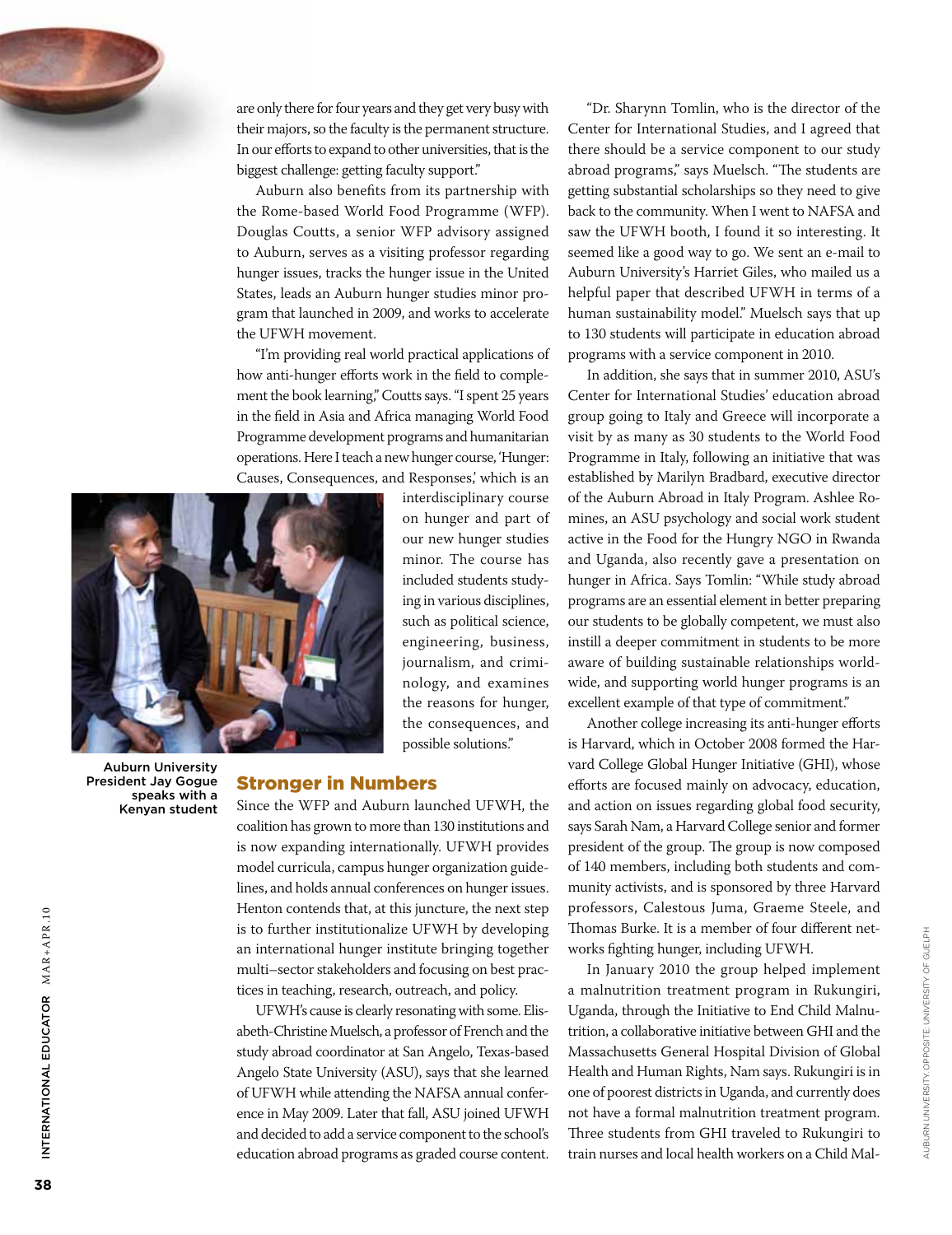

Two University of Guelph students pose with food they collected for the food bank before delivering it.

nutrition Treatment Protocol. The Protocol, developed by Global Health and Human Rights, has been translated into an interactive teaching curriculum by GHI members.

WFP's Coutts says that the range of anti-hunger activities at universities with anti-hunger programs varies widely, with only about 10 to 20 universities and colleges in the country "hav[ing] evolved to the point Auburn is on this issue. Most of the programs are specific to one area. Some focus on this issue in their nutrition departments, while others focus on it in their international development programs. There is little focused as hunger studies per se."

Henton is also encouraging hunger activism globally. In addition to annual U.S.-based university hunger summits, UFWH held its first conference in Rome last April, which was organized around U.S. universities with education abroad programs in that country, with participation from universities in Italy and across Europe. She is also emphasizing the potential of UFWH at various international university gatherings, such as the Asian Conference on the Social Sciences to be held in Osaka, Japan in June 2010.

Henton's message appears to have reached fertile soil in Canada with the decision of one of Canada's large universities, Ontariobased University of Guelph, to join UFWH and attempt to organize Canadian institutions in a manner similar to what Henton is attempting to do in the United States.

"I think there is a significant shift on both sides of the border toward recognition of how important it is to take a leadership role in fighting hunger in the developed and developing worlds," says Guelph President Alastair Summerlee. "In fighting hunger, we realize we have it in our own cities. In Canada, there's a sense of much more willingness and a recognition that we need to do more. And I get the sense there's that feeling in the United States, too."

Summerlee notes that such efforts are in keeping with an emphasis on public service at Guelph: "We have a long history of a number of things that are quite significant related to issues around development, including poverty and a focus on issues related to food, the environment, health, and communities, with a theme of sustainability running through them all. Food availability, security, sustainability, and accessibility are all part of that."

Summerlee says that Guelph activities include courses related to such topics at the graduate and undergraduate levels and specific courses related to poverty, such as a first year undergraduate interdisciplinary seminar on world poverty targeting the UN Millennium Development Goals that started about four years ago, as well as seminars relating to local inner city poverty. The school boasts a venerable international development program, with 700 to 800 of the school's 16,000 undergraduates in that one major and many of them focusing on poverty.

"At Guelph, the culture is to be supportive in community and abroad," says Gavin Armstrong, communications commissioner for Guelph's Central Students Association (CSA). "On campus, the CSA runs a food bank where if you can't afford a meal, you can get free food. We also offer a meal exchange, part of a [Canadian] national program run by students where students donate meals to address local hunger. One event we offer is Trick or Eat—where students on Halloween go trick or treating but for food."

Many large land-grant state schools like Auburn are natural leaders in anti-hunger efforts because they have large agriculture programs, are already community-development focused through their extension programs, and often are well-established in developing countries.

Another land-grant university active in anti-hunger issues is South Carolina-based Clemson University. Brenda Vander Mey, UFWH's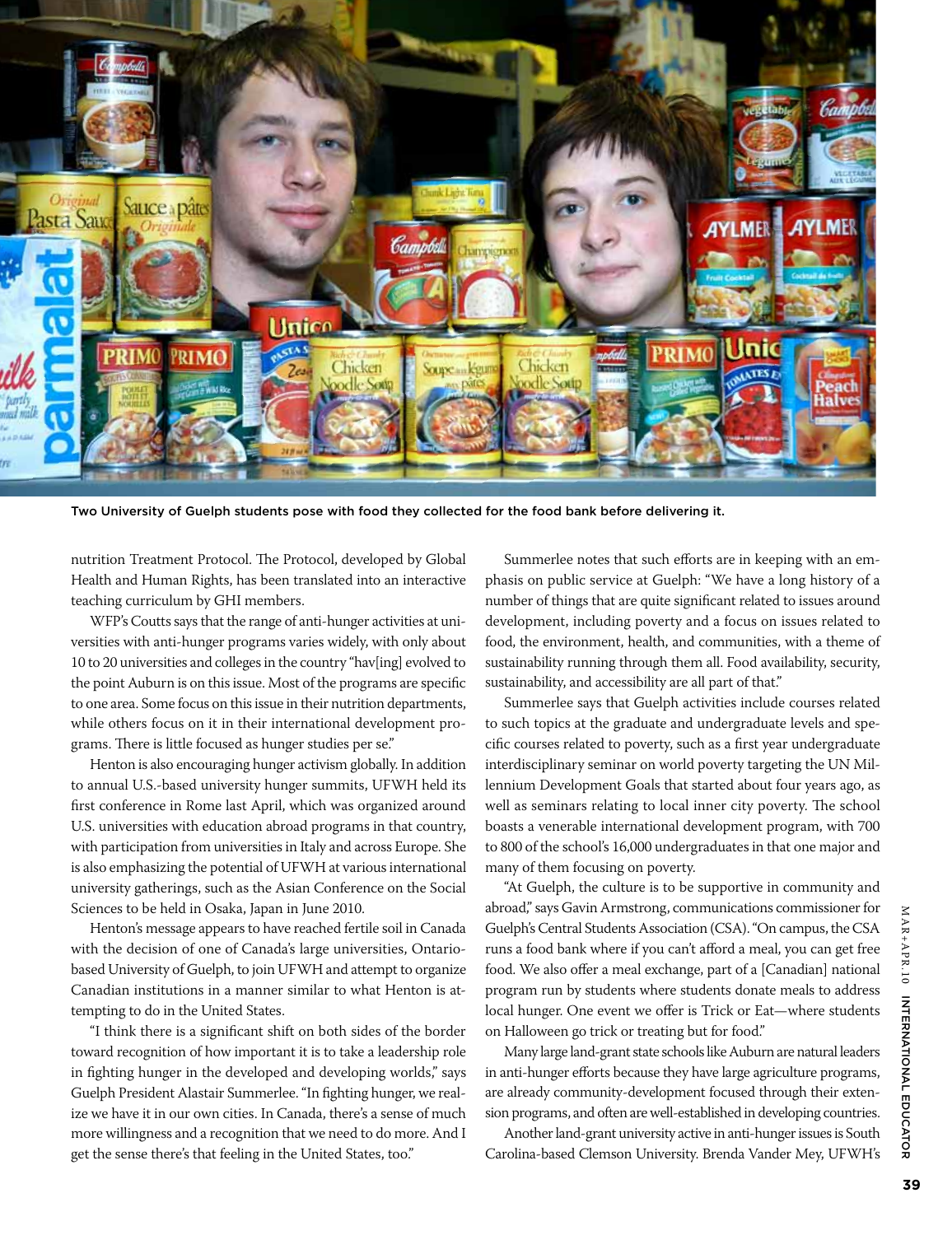

campus contact and a Clemson sociology professor, says that Clemson has highlighted hunger issues with events around World Food Day, including food collections, displaying educational materials in the main library, and compilations of information on South Carolina service and research entities that address the problems of hunger, poverty, and homelessness. Another annual event is CROP (Communities Responding to Overcome Poverty) Walk, in which participants attempt to eradicate poverty in various cities, municipalities, and abroad by obtaining pledges for hunger eradication and walking over a distance of typically five to 10 kilometers. Vander Mey says that 75 percent of funds raised through such walks go for anti-hunger work overseas, while 25 percent are provided to the local food bank.

Vander Mey says Clemson has been working toward establishing an interdisciplinary outreach program called Landscape for Learning on the Caribbean island of Dominica. Part of that program will establish demonstrations in organic gardening and sustainable agriculture, with students from Clemson and from South Carolina primary and middle schools partnering with primary and middle school students at three schools in Dominica. She says that at least 30 Clemson students, primarily undergraduate, have participated in the program to date.

## World Food Day

Newer efforts to address world hunger issues complement more venerable offerings. World Food Day, held annually on October 16, is a worldwide event designed to increase awareness, understanding, and informed, year-around action to alleviate hunger. A capstone effort of the event in the United States for the last 26 years has been production and dissemination to universities and other institutions of a three-hour block of programming related to hunger issues.

"More and more universities have a course like global issues required in the freshman year," says Patricia Young, national coordinator for the U.S. National Committee for World Food Day. "We complement that with our annual broadcast of a teleconference providing study materials and encouraging them to become good global citizens. It's a three-hour program, including a first hour discussing international efforts on topics related to hunger, a middle hour that

Volunteers and food bank coordinators help deliver food on "delivery day" of a meal exchange program at the University of Guelph in Ontario, Canada.

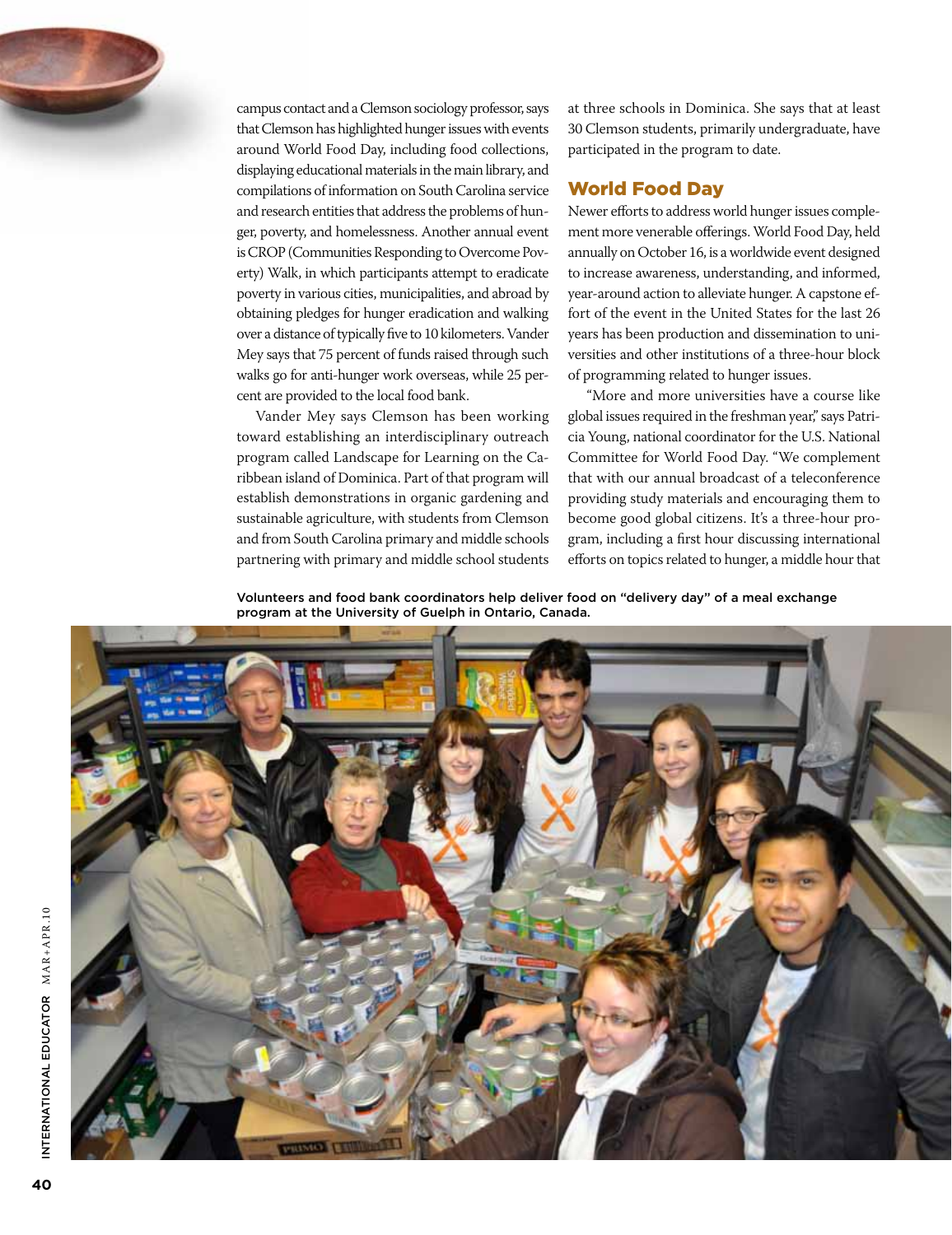Continued population growth, rising food costs, and the use of food for fuel have all contributed to the increase in world hunger in recent years. We can't just continue doing what we have always done.

is dark to allow schools to have local programming and discussion and to come up with questions, and a third hour that is interactive, where they can call to talk to hunger experts. We have hundreds of colleges signed up for the program."

#### Advocacy Influences Policy

When campuses work together with relief organizations, the results can be impressive. Professors and students from the Delhi University and other Indian institutions played a critical role in organizing advocacy efforts and producing research on policies to mitigate hunger used in legal arguments before the Indian Supreme Court that resulted in a series of landmark decisions relating to food rights, says Vivek Srinivasan, a PhD candidate at Syracuse University who earlier served as a full-time staff member for India's Right to Food Campaign after obtaining a master's degree in economics from Delhi School of Economics.

Srinivasan says such court decisions included ones mandating, among other things, that the nation's government-run schools, which serve more than 90 percent of all school-going children in India, must provide a school lunch to their students.

"The right to life is a fundamental right recognized in the Indian Constitution and we approached the Supreme Court of India in 2001 using this premise," says Srinivasan, whose doctoral work concerns the delivery of public services in the southern Indian state of Tamilnadu. "We argued that if there is something called a right to life then a right to food should follow from it. The Supreme Court agreed to take on the litigation, and it resulted in interim orders by the Supreme Court to the state and central governments to implement a variety of programs related to hunger."

Coutts says other traditionally hunger-challenged countries are even farther along: "the World Food Programme is trying to work itself out of a job. Many countries have developed their own local community development programs to the point where we can step back and phase out our assistance. Brazil, for example, now has a national school feeding program, which had earlier been started with the assistance of the WFP that involves its universities and we at the WFP are no longer there."

The most successful anti-hunger programs in poorer countries involve programs tied to economic development, says one food policy expert. "The Indian program is wrongheaded in that it is mainly oriented to handouts—it's free this or that," says George Kent, a professor of political science at the University of Hawaii, Manoa, who has written extensively on food security issues, including a book now being prepared on ending hunger worldwide. "To me, emphasizing handouts is a disempowering approach. I think a more successful approach is to view the main function of government as not to feed people but rather to establish enabling conditions that

Opposite page: university of guelph

OPPOSITE PAGE: UNIVERSITY OF GUELPH

allow them to provide for themselves, either by producing their own food or obtaining employment to gain the means to buy food. China has been doing a terrific job reducing numbers of hungry people if you compare the present to the Pearl Buck days when it was a center of famine. In recent years, they have been reducing the problem quickly not through handouts but through work. They are doing wonderful things, such as making things for export to Wal-Mart and through fisheries—China alone produces two-thirds of the world's aquaculture, which also boosts animal protein intake in the country."

For some students like Keller, an international experience abroad is the galvanizing event in spurring their interest in hunger issues. "I got involved [in the Committee of 19] in my freshman year," says Keller. "I was searching for what to get involved with. I had already been to Haiti, which is the poorest country in the Western hemisphere, and to Ecuador while I was in high school. At Auburn, I was trying to find something that makes a difference in the world and that related to what I want to do in the future. I was hooked after the first meeting. What impressed me was that they were really doing something that would make a difference; it was not just students complaining about the issue. They were educating other students, raising money for food banks, and raising money for world food programs."

Keller, whose major is human development and family studies with a concentration in public policy and legislation, last year finished a four-month internship at the WFP headquarters in Rome, part of her college's requirement for an internship by graduation.

Her volunteer work is in line with her career goals: "My dream job would be to work for the World Food Programme and make other people passionate about the issue. As one person, you can't do a lot to get rid of hunger but you can empower others to do it."

#### Students Fighting Hunger at Home

Even U.S. students who cannot spend time abroad fighting hunger can pursue worthy substitutes at their home campuses, say some.

"Given the great frustration that not enough students can study abroad, we ask how we can internationalize them if they aren't involved in international studies," Coutts says. "We can do that with domestic hunger. There are lots of similar issues with Darfur, so they can do it at home. This is not just about going to Darfur and living in a tent. In my Hunger 101 class, 15 percent of the grade in class is composed of a measurement of students' community service, such as working in food banks."

There is no doubt that harnessing the power of university students and faculty can produce impressive fundraising and social action.

In August students from North Carolina State University, University of North Carolina-Chapel Hill, UNC-Wilmington, Duke University, NC Central University, and Peace College packaged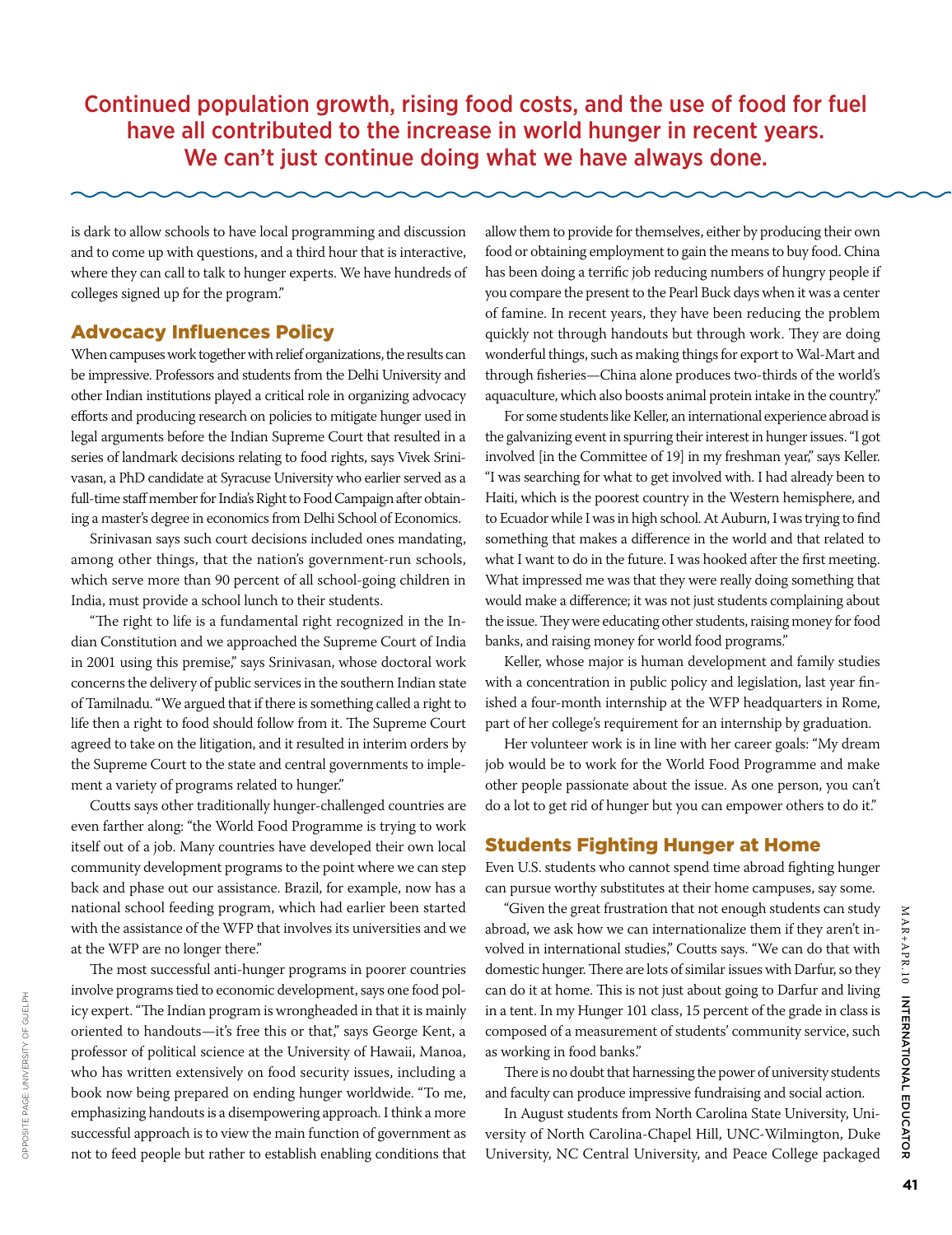

1,031,776 meals for the international charity organization Stop Hunger Now, according to that group. Meals packaged during the group's University Million Meal Event 2009 were used to feed school children in some of the world's most impoverished areas, such as Haiti, Kenya, and Nicaragua. As the UNC-CH event ended, a truck was loaded with the lifesaving meals to feed the hungry in Kenya.

"Universities coming together to package meals is a perfect way to start a movement," says Ray Buchanan, founder and president of Raleigh, N.C.-based Stop Hunger Now. "When students come together to learn facts about hunger and to take action, that is a powerful point in a person's life." Buchanan says roughly one third of his 50,000 volunteers are college students.

Students at the University of Rhode Island benefit from that institution's role managing the State of Rhode Island's outreach effort for the Supplemental Nutrition Assistance Program (SNAP), formerly known as the Food Stamp program. "Our state government is decimated as far as workers and staff, so having students as outreach workers prepare for re-

# **Universities Fighting World Hunger**

UFWH, a not-for-profit organization based in Auburn, Alabama, was founded to implement an action agenda for students and faculty that encompasses hunger awareness and consciousness-raising, fundraising, advocacy, and academic initiatives that aim to create university communities that are fully engaged in the effort to eliminate world hunger. More information about UFWH will be available at the 2010 NAFSA Conference in Kansas City, Missouri, booth number 518.

> cipient interviews, follow up after interviews, problem solve, hand hold, and help potential recipients with applications is a fabulous way for students to help people and learn about hunger policies and government," says Kathleen Gorman, director of the Feinstein Center for a Hunger Free America at the University of Rhode Island, started in 1999 as an academic center focused on hunger. The center, which functions as a small department, has offered a hunger and poverty class for the past 10 years, and now offers a hunger studies minor and conducts nutrition-related research.

> Gorman says that new courses will be offered this spring that are interdisciplinary in nature and hunger related, including one offered by a professor in animal science entitled "Animal Agriculture, Food Policy, and Society" and another offered by nursing faculty and related to health issues of hunger and poverty. "These are key opportunities to extend the focus on hunger to students across the curriculum," Gorman says.

> Technological advances are also enabling students to have more robust international experiences with-



Auburn University student Emma Keller during Hunger Awareness Week.

out leaving their home campuses. Athens, Ohio-based Ohio University last summer debuted a graduate student course that uses the Internet to provide direct video instruction from a university hunger expert in Khartoum, Sudan, on the topic of how best to provide emergency food and nutrition relief efforts. Offered by Ohio University's African Studies Program and the Institute for the African Child, "Feeding in Emergency Situations" is taught from Sudan via the Internet by Osama Awad Salih, an associate professor in health and nutrition at Al-Ahfad University for Women in Omdurman, Sudan. The course was developed using the technical expertise of Ohio University's Center for International Studies Associate Director for Instructional Technology and Design Ismail Elmahdi. He says that the summer course's success will lead it to be offered on a regular basis at Ohio University— potentially as one of African Studies' core courses—and that he hopes to increase the program's technical capabilities to allow direct video interaction between students at Ohio University and Al-Ahfad University.

Salih, speaking by Internet connection from Sudan, says that the course better allows its audience of crisis assistance providers to target their efforts to realities on the ground. "Most of the assistance is usually from the Western world, so the problem on the ground is often different from what is perceived in the West," says Salih. "The gap can be fixed through this link between African and American universities, which allows them to get direct information from the field. Many times, for example, the relief provided is foods that the natives don't eat or don't like."

International Educ

INTERNATIONAL EDUCATOR MAR+APR.10

ator M AR+APR .10